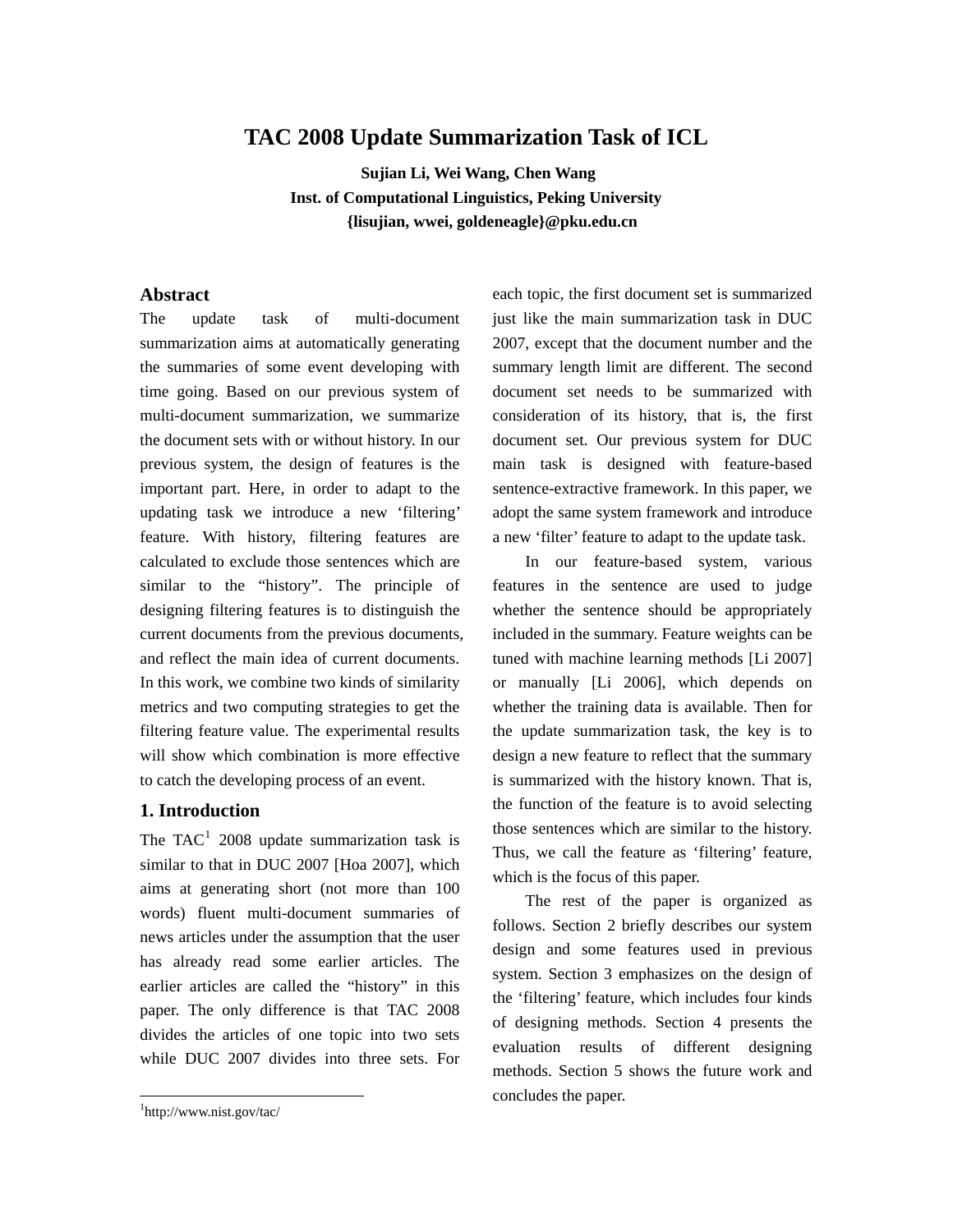## **2. System overview**

In this section, we first formalize the update task of summarization. For a given topic, all the articles are separated into several sets  $T_1, T_2, \ldots$ ,  $T_n$ . The articles in  $T_1$ ,  $T_2$ , ...,  $T_{i-1}$  are seen as the history of  $T_i$  ( $i \geq 2$ ). When the articles in  $T_i$  need to be summarized, there is no history. Then, the summarization task is just like the main summarization task of DUC. However, the articles in  $T_i$  ( $i \geq 2$ ) are summarized with the assumption that the content in the history has been known. No matter whether the articles summarized have history, we adopt a uniform feature-based summarization framework. For the possible effect of history on the summarization result, we design a "filtering" feature for every sentence. When summarizing  $T_1$ , the values of filter feature are the same  $(=0)$ for all the sentences in  $T<sub>1</sub>$ . When summarizing other set  $T_i$  ( $i \geq 2$ ), the filtering feature is calculated to represent the different degrees of each sentence overlapping with the history.

 Our summarization system is designed with the extractive framework. Important sentences are extracted and re-organized to form a summary. Thus, the whole system is mainly divided into three modules: text preprocessing, sentence extraction and post-processing. In text preprocessing, query and documents are segmented into sentences, and then we conduct POS tagging and named entity recognition for each sentence, preparing for the next feature extraction. The focus of sentence extraction module is on which feature to extract and how to rank the importance of each sentence with reference to their features. In the post-processing module, sentences with higher scores are extracted to compose of the summary with MMR method. In the following subsections, we will overview the ranking method and the

features used in the system.

### **2.2 Ranking method**

Here we rank the sentences with a linear combination of features. That is, each sentence is assigned a score which cumulates the impacts of each feature. The impact of each feature is represented by its weight, which are tuned by experience. The formula is as follows.

$$
Score_s = \sum w_i f_i
$$

Where *s* means a sentence, *fi* means the feature value while *wi* indicates the weight of the feature *fi* set experimentally.

#### **2.2 Features Overview**

The sentences are ranked and assigned an importance score according to various features. This subsection mainly overviews the features which are designed for a query-focused summarization system without considering history.

(1) Word Matching Feature

$$
f_{word}(s) = \sum_{t_j \in s} \sum_{t_i \in q} same(t_i, t_j)
$$

where  $f$  is the feature value,  $q$  is the topic description. The function  $same(t_i, t_j) = 1$  if

- $t_i = t_j$ , and 0 otherwise
- (2) Name Entity Matching Feature

$$
f_{entity}(s) = \text{entity}(s) \cap \text{entity}(q)
$$

where  $|$ *entity*(*s*) $\cap$ *entity*(*q*) $|$  is the number of the named entities in both *s* and *q*. Here four classes of named entities (person, organization, location, date) are involved.

(3) Semantics Matching Feature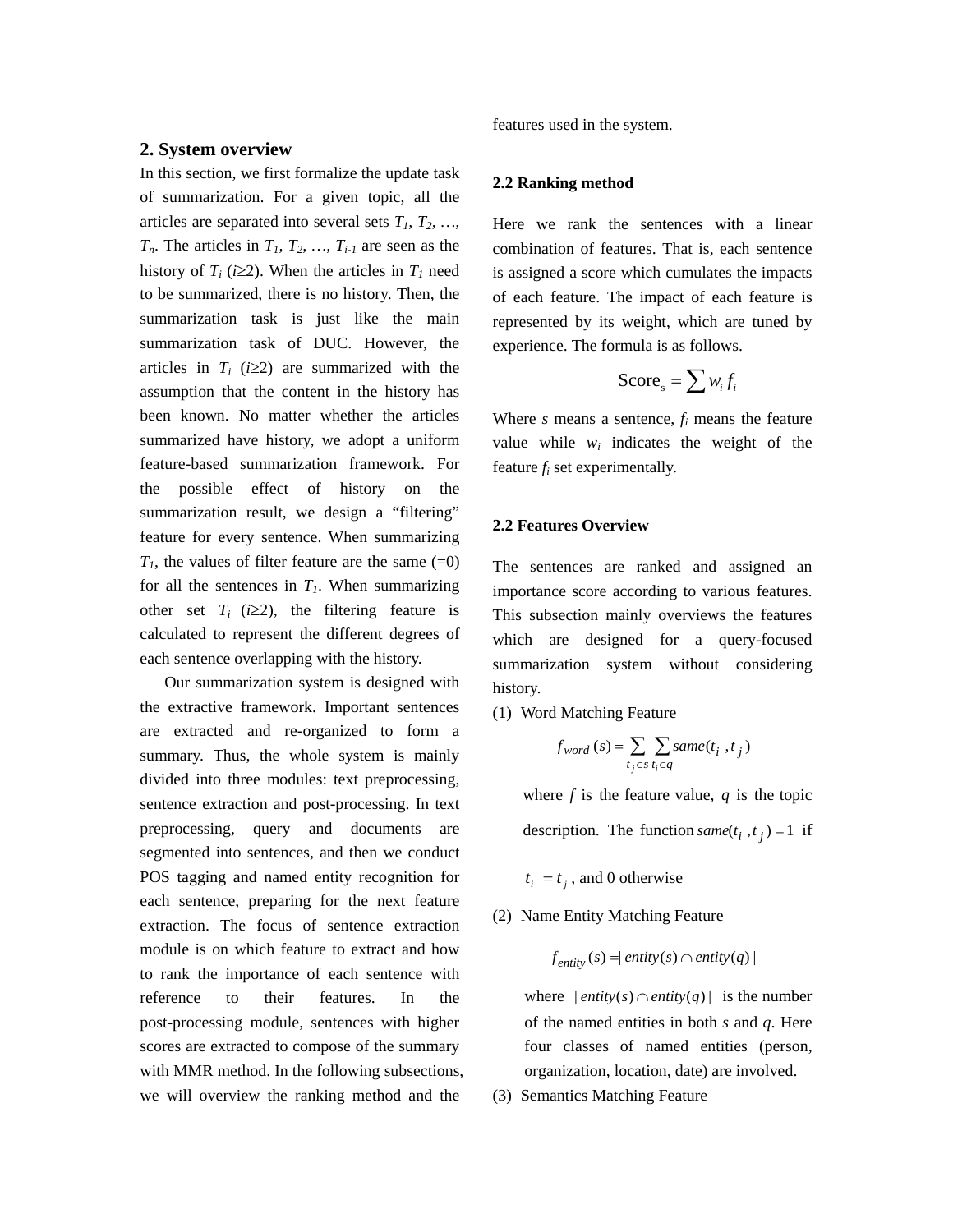$$
f_{wordnet}(s) = \sum_{t_j \in s} \sum_{t_i \in q} similarity(t_i, t_j)
$$

where the function *similarity* $(t_i, t_j)$  is the

lesk similarity function introduced in [Satanjeev 2002], which is WordNet-based [Christiane 1998]and scales the semantic relation between two words.

(4) Document Centroid Feature

$$
f_{centroid}(s) = \sum_{t_j \in s} \text{tfidf}(t_j)
$$

where *tfidf* ( $t_j$ ) is the *tf-idf* score of  $t_j$  in

the whole data set [Radev 2000].

(5) Named Entity Number Feature

$$
f_{\text{entityno}}(s) = |\text{entity}(s)|
$$

where  $|$ *entity* $(s)$ | is the number of named entities in *s*.

(6) Stop Word Penalty Feature

$$
f_{\textit{stopword}}(s) = |\textit{stopword}(s)|
$$

where  $| \text{stopword}(s) |$  is the number of the stop words in *s*.

(7) Sentence Position Feature

$$
f_{position}(s) = 1 - \frac{i - 1}{n}
$$

where  $n$  is the total number of the sentences and *s* is the *i*th sentence in the document.

## **3. Filtering Feature**

This year, the focus of our system is how to choose a new feature to adapt to the update task. This feature is optional which depends on whether the articles summarized have a "history". When the articles with history are summarized using a sentence extraction method, more overlapped with the history a sentence is, less chance the sentence is selected. That is, a sentence which is similar to the history content should be filtered. Thus, we design a filtering feature for measuring the similar degree.

 When a sentence is compared with the history, firstly we need consider the similarity of the sentence with each sentence in the history. Then it is also considered with which strategy the similarity values are used as the filtering feature value.

 We calculate the similarity between two sentences with two kinds of metrics introduced as follows.

#### **(1) Complex similarity metric**

The first takes into consideration the unigrams, bigrams and syntactic functions of the words.

The unigram factor is considered with the formula:

$$
Uni = \frac{U_{AB}}{\sqrt{U_A^2 + U_B^2}}
$$

Where  $U_A$  and  $U_B$  represent the length of two sentences *A* and *B* respectively.  $U_{AB}$  represents the number of common words occurring in both sentences.

 The bigram value is calculated with the following formula:

$$
Bi = \frac{BI_{AB}^{2}}{\sqrt{BI_{A}^{2} + BI_{B}^{2}}}
$$

Where  $BI_{AB}$  means the number of common bigrams occurring in both sentences. In order to strengthen the effect of common bigrams, the  $BI_{AB}$  is squared.  $BI_A$  and  $BI_B$  represents the number of bigrams respectively in sentence *A*  and sentence *B*.

 The syntactic functions of words are considered with:

$$
Syn = \frac{VB_{AB}^2}{VB_A + VB_B} \times \frac{C_N \times NN_{AB}}{NN_A + NN_B} + \frac{NN_{AB}^2}{NB_A + NN_B} \times \frac{C_V \times VB_{AB}}{VB_A + VB_B} - \frac{NN^2}{NN_A + NN_B}
$$

Where  $VB_{AB}$  means the number of common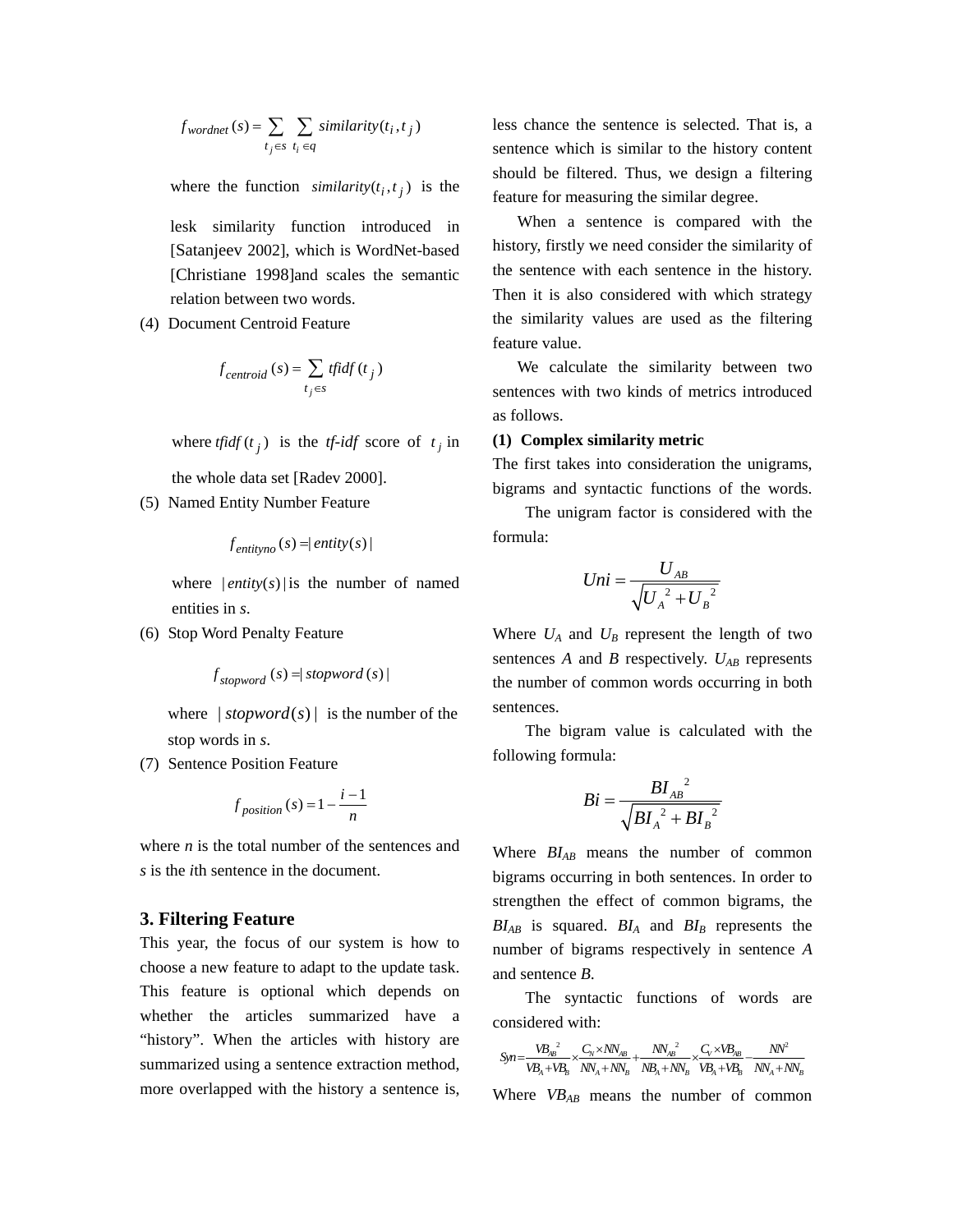verbs occurring in both sentences,  $NN_{AB}$  means the number of common nouns in both sentences,  $VB<sub>A</sub>$  and  $VB<sub>B</sub>$  respectively represent the verbs in two sentences while  $NN_A$  and  $NN_B$  represent the nouns.

 Finally, these three factors are combined linearly to get the similarity metric:

$$
S_{A,B} = \alpha \cdot Uni + \beta \cdot Bi + \gamma \cdot Syn
$$

Where  $\alpha$ ,  $\beta$  and  $\gamma$  are the weights of these three factors respectively.  $S_{A,B}$  is the similarity value of two sentences *A* and *B*.

### **2) Simple similarity metric**

The second metric adopts the simple cosine distance formula. Each sentence is represented by a vector of *tf*\**idf* of the words. Then the similarity is computed as:

$$
S_{A,B} = \frac{V_A.V_B}{|V_A|^*|V_B|}
$$

Where  $V_A$  and  $V_B$  are two sentence vectors respectively.

 Because a sentence is computed the similarity value with each sentence in the history documents, it is another problem how to get the final filtering feature with these similarity values. Here we use two kinds of strategies: Maximum and Average. The maximum strategy means that the filtering feature takes the maximal value of the similarity values. That is,

$$
F_{\text{filter}} = \max_{s \text{-history}} S_{s \text{-history},s}
$$

Where *s-history* means a sentence in the history documents, and *Ss-history,s* represents the similarity value between *s-history* and the current sentence *s*.

 Using the average strategy, the filtering feature takes the average of the similarity values. The formula is:

$$
F_{\text{filter}} = \underset{s\text{-history}}{\text{avg}} S_{s\text{-history,s}}
$$

With combining the two similarity metrics with the two computation strategies, we can get four kinds of results as in Table 1. Three of them are our submitted runs which are named Run1, Run2, Run3. The remaining one is called Run4.

|            | Maximum strategy | Average strategy |
|------------|------------------|------------------|
| Complex    | Run1             | Run3             |
| similarity |                  |                  |
| Simple     | Run2             | Run4             |
| similarity |                  |                  |

Table 1: four kinds of results

# **4 Evaluations**

TAC 2008 test datasets comprises approximately 48 topics. Each topic has a topic statement (title and narrative) and 20 relevant documents which have been divided into 2 sets: Document Set A and Document Set B.

 NIST assessors created 4 reference summary for each set of articles. All submitted systems are either manually or automatically evaluated, including linguistic quality, responsiveness, ROUGE-2, ROUGE-SU4[Lin 2004], and Pyramid. Each system is required to submit no more than three runs.

We submitted three runs: Run1, Run2 and Run3. The reason we submitted these three runs is, that our intuition is the maximum strategy is better and we favor the maximum strategy. Both Run1 and Run2 adopt the maximum strategy. The maximum strategy represents that the importance of a sentence will be reduced only if it is similar to any sentence in the history, while the average strategy stresses that the sentence will be ignored when it is similar to the history on the whole.

 Table 2 illustrates the automatic evaluation results of our system and the best submitted system. From this table, it is surprising to find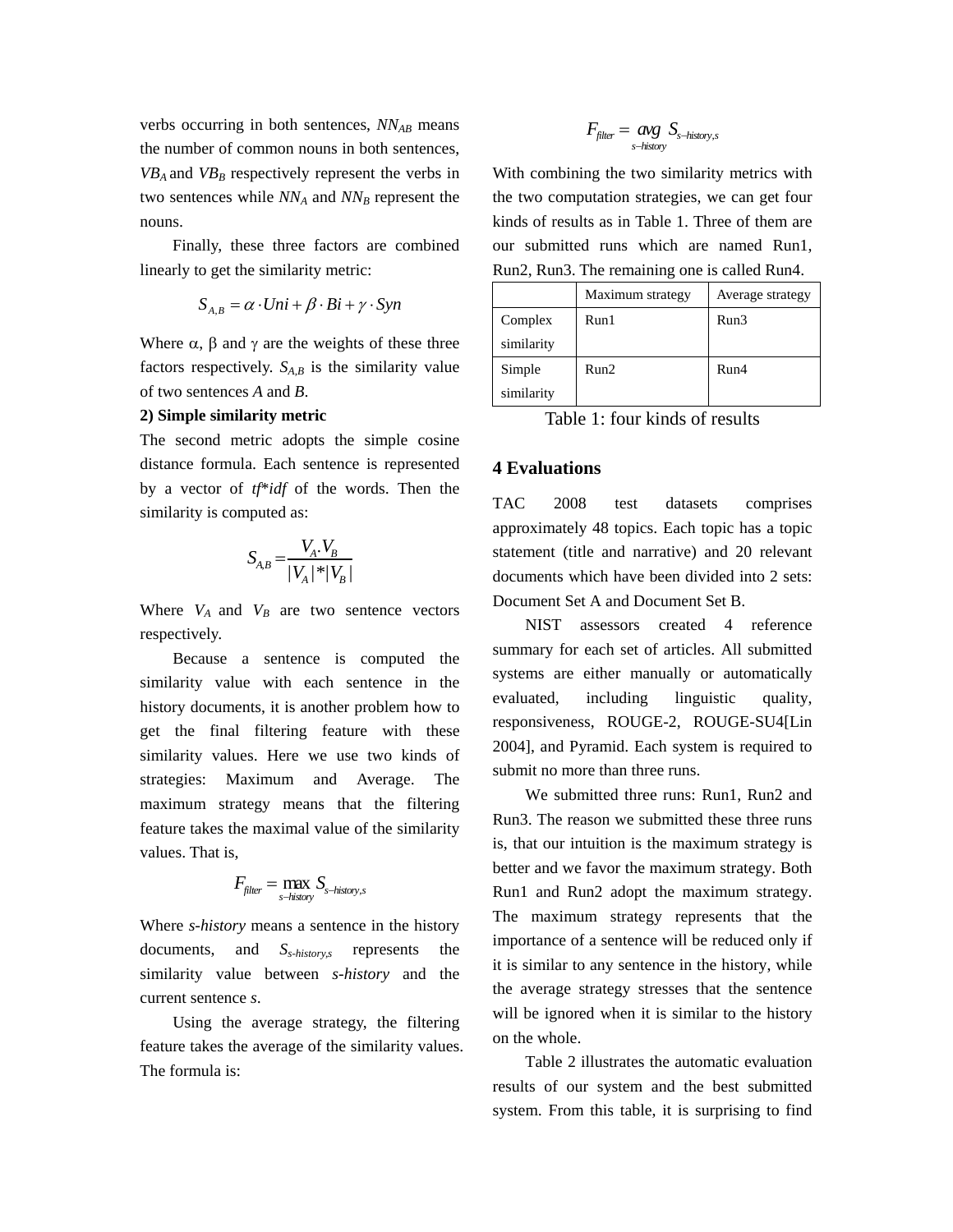that the average strategy gets a better result than the maximum strategy for the simple similarity metric. It is the same of the manual evaluation results, which are listed in Table 3.

|        | $R-2$               | $R-SU4$             |
|--------|---------------------|---------------------|
| Top1   | 0.10382 (0.09530-   | $0.13625(0.12875 -$ |
| system | 0.11302)            | 0.14402)            |
| Run1   | 0.08312 (0.07480-   | $0.11893(0.11240 -$ |
|        | 0.09194)            | 0.12609)            |
| Run2   | $0.08047(0.07307 -$ | $0.11732(0.11019 -$ |
|        | 0.08797)            | 0.12521)            |
| Run3   | $0.08278(0.07463 -$ | 0.11621 (0.10943-   |
|        | 0.09089)            | 0.12291)            |

| Table 2: Automatic Evaluation in TAC 2008 |  |  |
|-------------------------------------------|--|--|
|-------------------------------------------|--|--|

|        | Pyramid | Ling.   | resp  |
|--------|---------|---------|-------|
|        |         | quality |       |
| Top 1  | 0.336   | 3.333   | 2.667 |
| system |         |         |       |
| Run1   | 0.287   | 2.031   | 2.344 |
| Run2   | 0.284   | 2.031   | 2.417 |

**Table 3: Manual Evaluation in TAC 2008** 

Then we experiment the filtering feature which combines the complexity similarity metric with the average strategy. The rouge results are illustrated in Table 4, compared with Run1 which adopts the maximum strategy. It follows that that the results of Run4 are obviously better than Run1, Run2 and Run3. It proves that the filtering feature is designed more reasonably when considering more factors and using the average strategy.

|      | $R-2$             | R-SU4               |
|------|-------------------|---------------------|
| Run1 | 0.08312 (0.07480- | $0.11893(0.11240 -$ |
|      | 0.09194)          | 0.12609)            |
| Run4 | 0.08957 (0.08023  | $0.12699(0.11857 -$ |
|      | $-0.10001$        | 0.13645             |

**Table 4: Maximum strategy vs Average strategy for the complex similarity metric** 

# **5 Conclusions and Future Work**

In this paper, we introduce a filtering feature for the update summarization system. In order to get the filtering feature, we adopt two similarity metrics and two kinds of computation strategies. The experimental results show that a filtering feature should consider more factors not limited to the simple statistics of words. It is also concluded that it is better to take the average strategy to select sentences.

In our future work, we will focus on considering more factors to design the filtering feature. And some machine learning methods will be experimented on the update task.

### **Acknowledgements**

This work is supported by NSFC programs (No: 60603093 and 60875042), and 973 National Basic Research Program of China (2004CB318102).

#### **References**

Christiane, F., 1998. WordNet: an Electronic Lexical Database. MIT Press.

Hoa T. D.. *Overview of DUC 2007*. Document Understanding Conference 2007 http://duc.nist.gov, 2007.

Li, S.J. Ouyang, Y., Sun, B, Guo, Z.L., 2006. Peking University at DUC 2006. In Proceedings of DUC2006.

Li, S.J., OuYang, Y., Wang, W., Sun B., 2007. Multi-document Summarization Using Support Vector Regression, In Proceedings of DUC 2007.

Lin.C.Y., 2004. ROUGE: A Package for Automatic Evaluation of Summaries. In Proceedings of the Workshop on Text Summarization, Barcelona. ACL.

Radev, D. R., Jing, H.Y., and Budzikowska, M., 2000. Centroid-Based Summarization of Multiple Documents: Sentence Extraction, Utility-Based Evaluation, and User Studies. Proceedings of the 1st Conference of the North